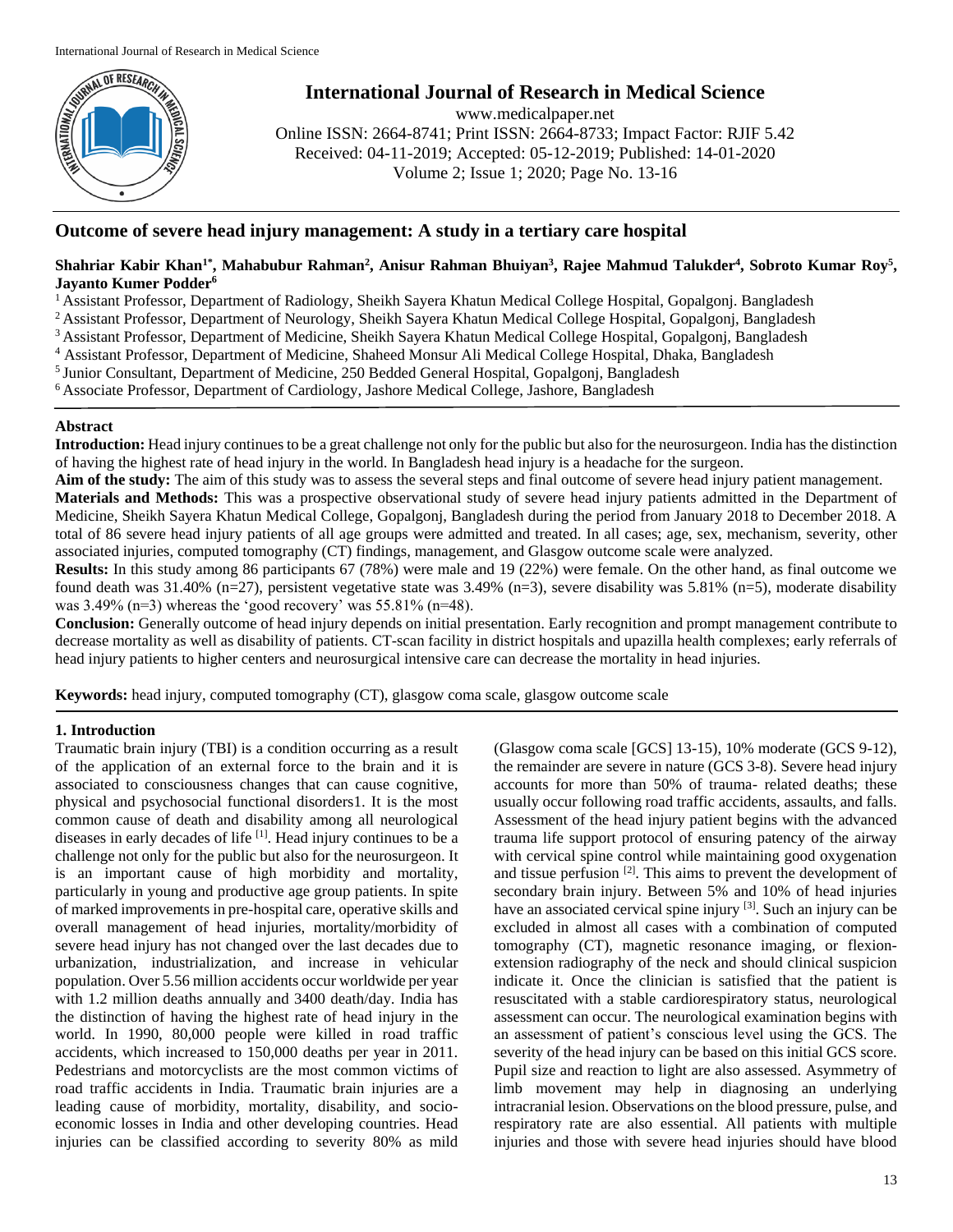samples analyzed for baseline estimations - full blood count, electrolytes and urea, coagulation screen, blood gases, alcohol level, and blood group. Although the severe head injury is only a relatively small part of the head injury picture, mild, and moderate injuries combined are 5 times as common surgeons are more involved in the care of patients with severe head injuries where care is more complicated. Maximum mortality occurs in this severe group. The present prospective observational study is designed to elucidate demographic profile, epidemiology, management, and outcome of severe head injury patients.

## **2. Objectives**

#### **a. General objective**

 To assess the several steps and final outcome of severe head injury patient management.

### **b. Specific Objectives**

To evaluate the causes of head injuries for several patients.

#### **3. Methodology and Materials**

This prospective observational study was conducted in the Department of in the Department of Medicine, Sheikh Sayera Khatun Medical College, Gopalgonj, Bangladesh, Bangladesh during the period from January 2018 to December 2018. All head injury patients were registered and the study was carried out on severe head injury group patients after getting post-resuscitation GCS. Detailed history and careful clinical examination were performed on each patient. GCS was noted in each case. Laboratory investigations done were hemoglobin, total and differential leukocyte counts, hematocrit, blood urea and serum creatinine, random blood sugar, and serum electrolytes, X-rays skull, chest, limbs, and spine (where indicated) were done. Plain CT head was done every case. Patients were managed into conservative and surgical groups. Outcome was measured at the time of discharge using Glasgow outcome scale. The study was approved by the ethical committee of the mentioned hospital. The proper written consent was obtained from all the participants before starting the main intervention. A predesigned questioner had been used for collecting the basic data from the participants. Different tables and figures were used to display the findings of this study.

#### **4. Result**

In this study among 86 participants 67 (78%) were male and 19 (22%) were female. In this study in analyzing the age of the participants we found 16.28% of them were from <10 years' age group whereas 11.63% were from 10-20 years' age group, 26.74% were from 21-30 years' age group, 22.09% were from 31-40 years' age group, 9.30% were from 41-50 years' age group, 8.14% were from 51-60 years' age group, 5.81% were from >60 years' age group. In analyzing the causes of severe head injury we found road traffic accidents in 47.67% cases, fall from height in 19.77% cases, assaults in 18.60% cases, falling objects in 3.49% cases and in 10.47% cases the causes was miscellaneous. On the other hand, in this study through CT scan it was found (lesion) that, extradural hematoma was in 9.30% cases, subdural hematoma was in 9.30% cases, contusions was in 18.60% cases, frontal was in 9.30% cases, temporal was in 3.49% cases, parietal was in 1.16% cases, occipital was in 1.16% cases, multiple was in 2.33% cases, brain stem lesions was in 1.16% cases, intraventricular blood was in 2.33% cases, subarachnoid bleed was in 4.65% cases, infarcts was in 1.16% cases, brain edema was in 4.65% cases, diffuse axonal injury was in 5.881% cases, pneumocephalus was in 4.65% cases and fractures was in 20.93% cases. In final outcome we found death was  $31.40\%$  (n=27), persistent vegetative state was 3.49% (n=3), severe disability was 5.81% (n=5), moderate disability was 3.49% (n=3) whereas the 'good recovery' was 55.81% (n=48).



**Fig 1:** Gender distribution of participants (N=86)

**Table 1:** Age distribution of the participants (N=86)

| Age (Years) | n  | $\frac{0}{0}$ |
|-------------|----|---------------|
| <10         | 14 | 16.28         |
| $10-20$     | 10 | 11.63         |
| $21 - 30$   | 23 | 26.74         |
| $31 - 40$   | 19 | 22.09         |
| $41 - 50$   |    | 9.30          |
| 51-60       |    | 8.14          |
| >60         |    | 5.81          |
| Total       | 86 | 100           |

**Table 2:** Causes of severe head injury (N=86)

| <b>Cause/Mode</b>      | n  | $\frac{0}{0}$ |
|------------------------|----|---------------|
| Road traffic accidents | 41 | 47.67         |
| Fall from height       | 17 | 19.77         |
| Assaults               | 16 | 18.60         |
| Falling objects        |    | 3.49          |
| Miscellaneous          |    | 10.47         |
| Total                  | १६ | 100           |

**Table 3:** Lesion found on CT scan of participants (N=86)

| <b>Lesions</b>          | n              | $\frac{0}{0}$ |
|-------------------------|----------------|---------------|
| Extradural hematoma     | 8              | 9.3           |
| Subdural hematoma       | 8              | 9.3           |
| Contusions              | 16             | 18.6          |
| Frontal                 | 8              | 9.3           |
| Temporal                | 3              | 3.49          |
| Parietal                | 1              | 1.16          |
| Occipital               | 1              | 1.16          |
| Multiple                | $\overline{2}$ | 2.33          |
| Brain stem lesions      | 1              | 1.16          |
| Intra-ventricular blood | $\overline{2}$ | 2.33          |
| Subarachnoid bleed      | 4              | 4.65          |
| Infarcts                | 1              | 1.16          |
| Brain edema             | 4              | 4.65          |
| Diffuse axonal injury   | $\overline{5}$ | 5.81          |
| Pneumocephalus          | 4              | 4.65          |
| Fractures               | 18             | 20.93         |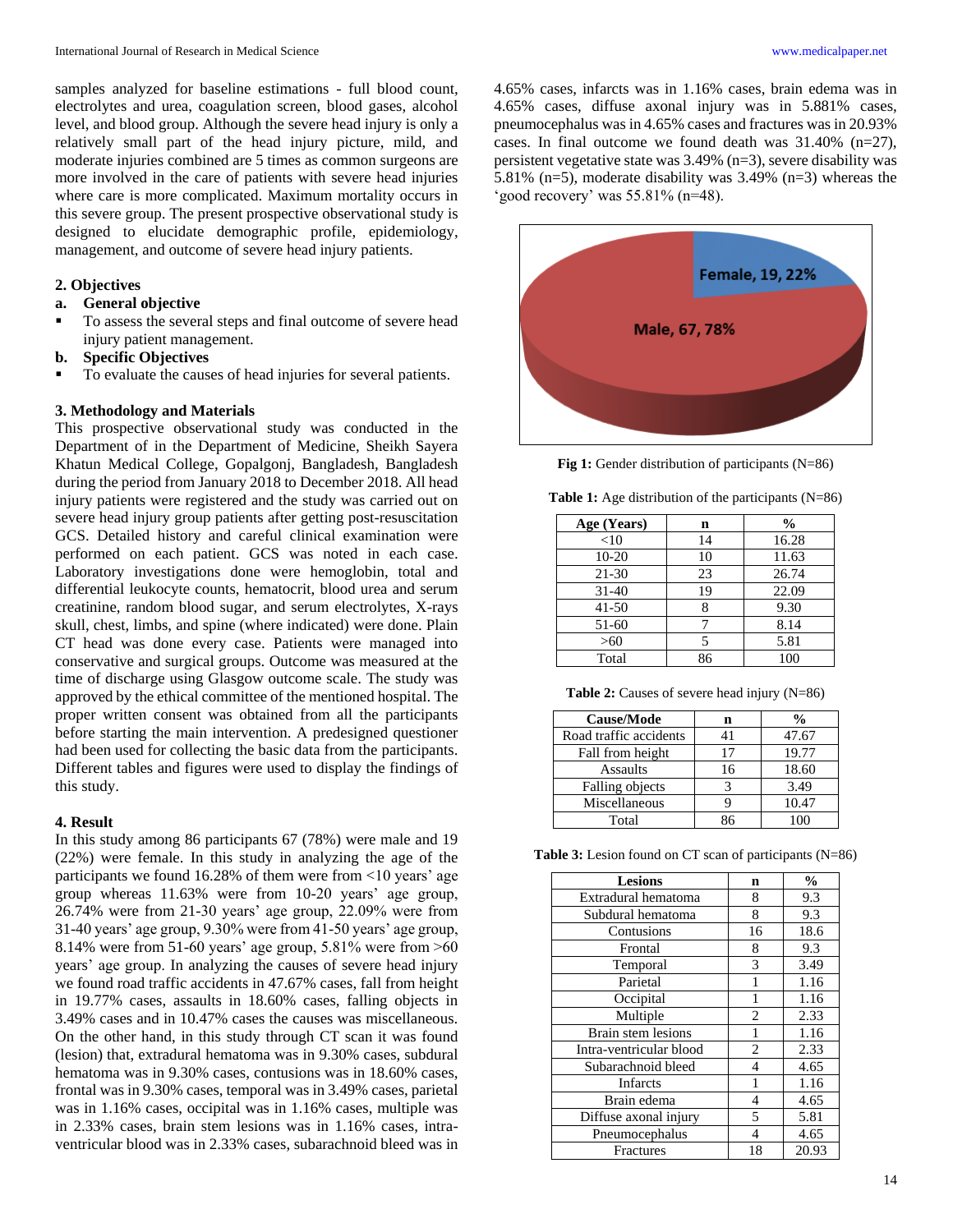**Table 4:** Final outcome (N=86)

| <b>Outcome</b>              | n  | $\frac{0}{0}$ |
|-----------------------------|----|---------------|
| Death                       | 27 | 31.40         |
| Persistent vegetative state |    | 3.49          |
| Severe disability           |    | 5.81          |
| Moderate disability         |    | 3.49          |
| Good recovery               | 48 | 55.81         |
| Total                       | 86 |               |

#### **5. Discussion**

In a study they stated, 'In severe head injury group, the highest incidence (27.3%) was found in the third decade followed by 23.3% in the fourth decade which is similar various studies [4-7]. in which the highest incidence of severe head injuries reported in the third decade'. In the current study among 86 participants 67 (78%) were male and 19 (22%) were female. We found road traffic accident as the leading cause of severe head injury accounting for 47.67% of patients. It was followed by fall with the incidence of 19.77% and assault with incidence of 18.60% which is in unison with other similar studies  $[8, 9]$ . In the present study, 41.86% cases were brought to the hospital within 5 h of injury and out of this most of them were were brought within 24 h. Our percentage of patient's referral within 6 h of injury is lower than studies from developed countries <sup>[9, 10]</sup>. This stresses the need of good transportation facility from primary health centers and district hospitals to tertiary centers in Bangladesh. Compared to the study of Jennett *et al*., alcohol positivity (38.3%) is lower in the present study (18.6%). In total 44 cases had associated injury, which is higher from similar studies  $[9-11]$ . The higher incidence of associated injuries is attributed to maximum cases of soft tissue injuries in present series. Contusion was the most common finding on CT imaging 43 cases showed contusions; frontal lobe is the most common site. Other findings were fractures, extradural hematoma, subdural hematoma, subarachnoid bleed, brain edema, diffuse axonal injury, and intraventricular bleed. Findings of present series are more or less similar to CT findings of Selladurai et al <sup>[10]</sup>. Contusion is the most common finding in both the studies. Surgical intervention was required in 39 patients. The remaining cases of severe head injury were managed conservatively with proper chest physiotherapy, tracheostomy (where prolonged intubation required), ventilatory support, RT feeding, and nursing care. Percentage of surgical management varied from study to stud [12]. This may be due to the type of head lesions in different patients varies from study to study. Overall mortality was 31.40%, good recovery 55.81%, and severe disability 5.81%. These results are comparable to the study of Levati *et al*. [13] . In the present study, the outcome was evaluated according to the state of the patient at the time of discharge. This is the reason for the variation in results of the outcome. The factors related with bad prognosis were delayed (>1 day) interval between injury and admission, patients with GCS 3-5, age >60 years, CT findings: Brain edema, acute SDH, SAH, and dilated pupil. Chaudhury *et al.*,<sup>[14]</sup>. in 472 cases of severe head injuries, found GCS<8, advanced age, dilated pupil, extensor rigidity, and altered blood pressure as risk factors with bad prognosis. The aim of this study was to assess the several steps and final outcome of severe head injury patient management. All the steps of this intervention were conducted to achieve the main objectives of this study.

#### **Limitations of the study**

This was a single centered study with a small sized of sample. So the findings of this may not reflect the exact scenario of the whole country.

#### **Conclusion and recommendations**

Early recognition and prompt management contribute to decrease mortality as well as disability of patients. CT-scan facility in district hospitals and upazilla health complexes; early referrals of head injury patients to higher centers and neurosurgical intensive care can decrease the mortality in head injuries. For getting more specific findings we would like to recommend for conducting more studies regarding the same issue with larger sized sample.

#### **References**

- 1. Boake C, Francisco G, Ivanhoe C. Brain Injury Rehabilitation. En: Braddom RL (ed) Physical Medicine and Rehabilitation. Indianapolis; W.B. Saunders Company, 2000, 1073-1116.
- 2. Kortbeek JB, Al Turki SA, Ali J, Antoine JA, Bouillon B, Brasel K, *et al*. Advanced trauma life support, 8th edition, the evidence for change. J Trauma. 2008; 64:1638-50.
- 3. Holly LT, Kelly DF, Counelis GJ, Blinman T, McArthur DL, Cryer HG. Cervical spine trauma associated with moderate and severe head injury: Incidence, risk factors, and injury characteristics. J Neurosurg. 2002; 96(3):285-91.
- 4. Aguèmon AR, Padonou JL, Yévègnon SR, Hounkpè PC, Madougou S, Djagnikpo AK, *et al*. Intensive care management of patients with severe head traumatism in Benin from 1998 to 2002. Ann Fr Anesth Reanim. 2005; 24:36-9.
- 5. Masson F, Thicoipe M, Mokni T, Aye P, Erny P, Dabadie P, *et al*. Aquaitaine group for severe brain injury study. Epidemiology of traumatic comas: A prospective population-based study. Brain Inj. 2003; 17:279-93.
- Saul TG, Ducker TB. Effect of intracranial pressure monitoring and aggressive treatment on mortality in severe head injury. J Neurosurg. 1982; 56:498-503.
- 7. Woertgen C, Rothoerl RD, Metz C, Brawanski A. Comparison of clinical, radiologic, and serum marker as prognostic factors after severe head injury. J Trauma. 1999; 47:1126-30.
- 8. Mittal B. Management of severe head injuries in Eastern Libya. Neurol India. 1989; 37:341-8.
- 9. Jennett B, Teasdale G, Galbraith S, Pickard J, Grant H, Braakman R, *et al*. Severe head injuries in three countries. J Neurol Neurosurg Psychiatry. 1977; 40:291-8.
- 10. Selladurai BM, Jayakumar R, Tan YY, Low HC. Outcome prediction in early management of severe head injury: An experience in Malaysia. Br J Neurosurg 1992; 6:549-57.
- 11. Lehmann U, Pape HC, Seekamp A, Gobiet W, Zech S, Winny M, *et al*. Long term results after multiple injuries including severe head injury. Eur J Surg. 1999; 165:1116-20.
- 12. Lobato RD, Alen JF, Perez-Nuñez A, Alday R, Gómez PA, Pascual B, *et al*. Value of serial CT scanning and intracranial pressure monitoring for detecting new intracranial mass effect in severe head injury patients showing lesions type I-II in the initial CT scan. Neurocirugia (Astur). 2005; 16:217- 34.